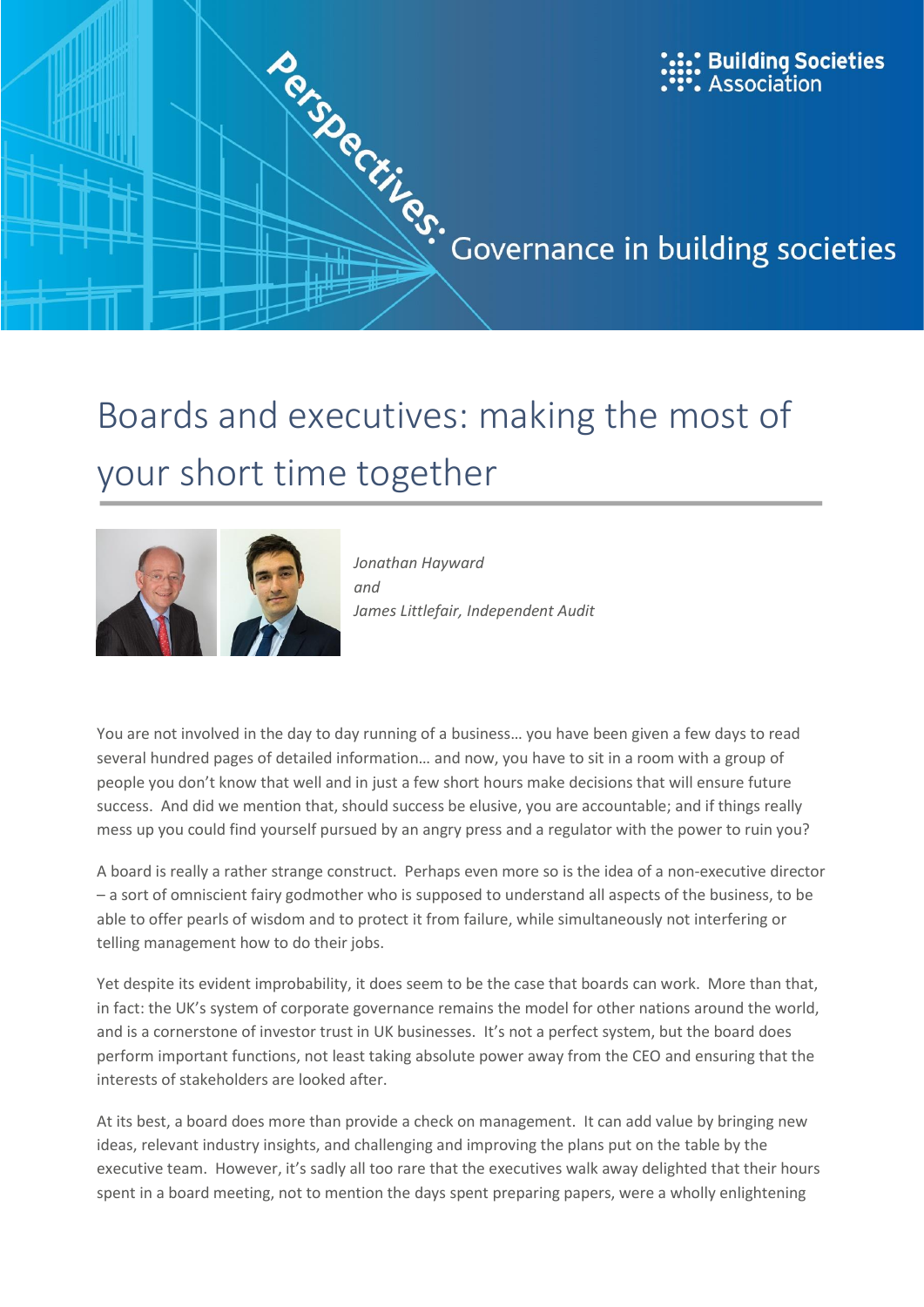use of their scarce time. But it needn't be like that. Expectations should be raised – and it should be possible for every board to meet them.

## **The vicious circle and the virtuous circle**

When it comes to board effectiveness we see two extremes.

At the worst extreme, boards experience a vicious circle. Management do not perceive that the board brings any value – it may be performing all the duties that it would be expected to, but management feel more like they are having their homework checked than engaging in a stimulating discussion which is really helping them to refine their ideas. So, the board meeting is something that they want to navigate through with the least possible hassle. They don't put much time into the board papers but use recycled management information. Nor do they seek communication with NEDs outside of formal boards. They just want to get through the meeting without being told "no".

But from the perspective of the NEDs, they are not being put into a position where they can justify trust in management, let alone being able to contribute more. They aren't getting the familiarity they need with executive plans and the business. Board information does not tell the story of performance and future plans. Further information has to be dragged out of management by detailed questioning. And management are resistant (sometimes subtly, sometimes not) to NED requests for change.

So, there's an unhealthy tension between NEDs and management. The NEDs feel like they are being kept at arm's length and so need to be digging into detail to get confidence that things are under control. Management get frustrated by the detailed, apparently negative, nature of NED questioning and perceive it to be invasive and a waste of their time.

At the other end of the spectrum is the virtuous circle. Management are enthusiastic about board meetings, because they expect them to test their thinking, stimulate ideas and provide new insights. So, they spend time preparing NED-friendly board papers and communicating with NEDs outside of meetings to keep them in the loop. The NEDs have confidence in the information they are given and comfort that everything is under control. This well-grounded trust means that NEDs do not need to worry so much about the detail – therefore, the conversation at the board table can stay at a more interesting, strategic level which is intrinsically more useful to management. The conversation is stimulating, without being confrontational. Management are open and transparent, comfortable discussing issues with the NEDs, knowing that they will get useful input in return. The NEDs are supportive, accepting that they are in it together when things go wrong and taking a constructive approach towards finding solutions rather than seeking scapegoats.

Most boards sit somewhere between these two extremes. But it should be clear that a board wanting to improve faces something of a chicken and egg situation. It is hard to make management or the NEDs change without the other one doing so first, which makes a step change unlikely. Boards improve through a series of incremental improvements, with simple tangible changes paving the way for greater progress as the NEDs and management gain confidence in each other.

Much of our work as board reviewers comes down to encouraging executives and NEDs to understand how things could be better – and to acknowledge their own responsibility for contributing to the virtuous circle. Because everyone involved needs to contribute, it's easier for us – as facilitators who are not part of the situation – to encourage both the NEDs and management to have confidence that alterations in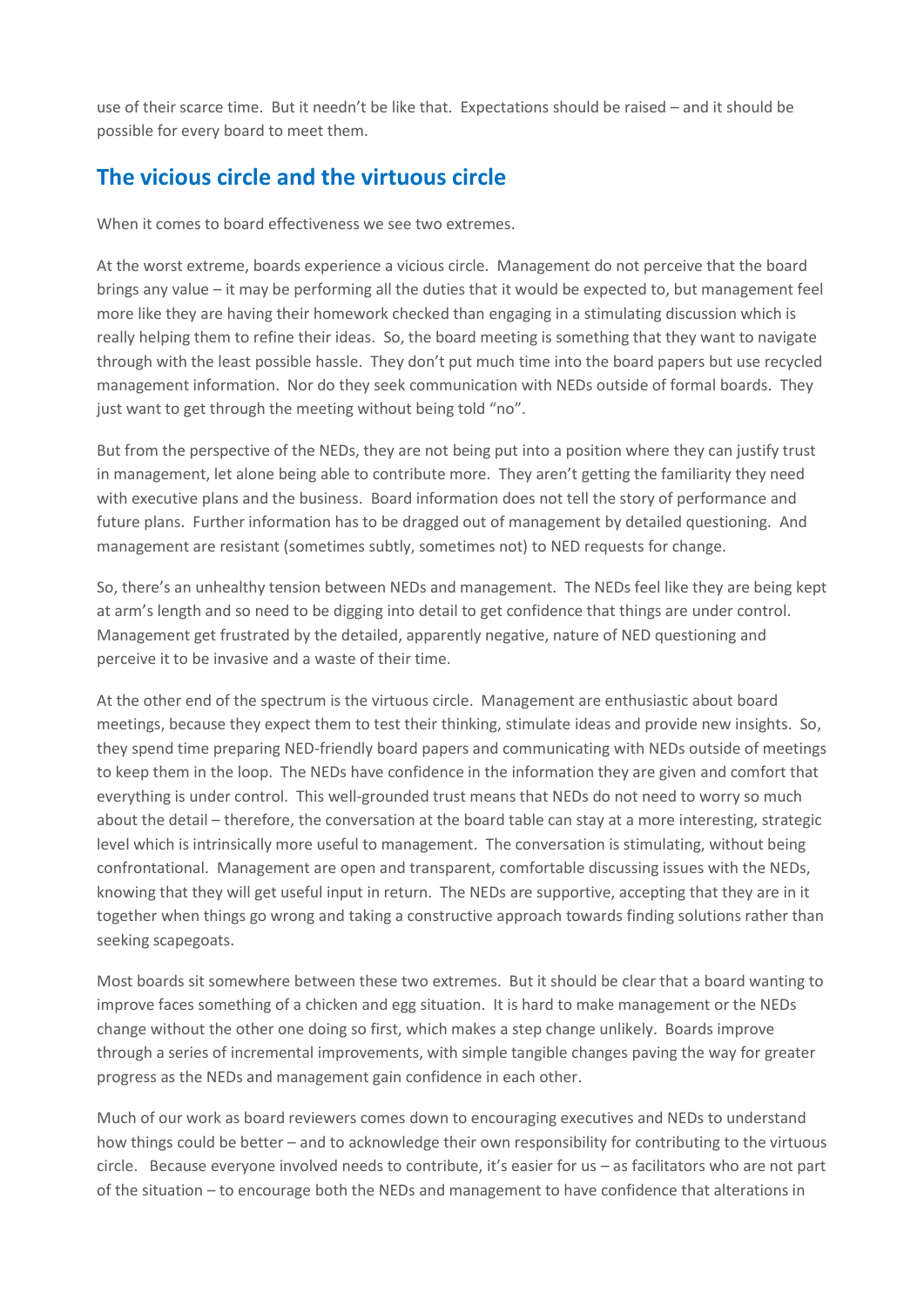their respective approaches will improve the attitude of the other, and ultimately make their own job easier.

### **Making things go right**

A lot of boards struggle to spend enough time focussing in the right areas, with strategic discussion usually losing out. There will always be items that need fitting in at late notice but the secretariat can play a big role in helping the board to plan ahead, preparing a cycle of routine events including performance reviews of various business units, and tying the board's work together with the reporting cycle, the budget, and other key annual events. At the least, this ensures meetings are held at the right time of year, that issues are raised in good time, and that time is earmarked for concentration on strategic issues.

If it feels like meetings are getting a bit stale, it might stem from the agenda looking the same each time. Try something different like rotating the focus: alternating between strategic or future-orientated meetings and those focused on governance and operations, rather than trying to cover everything every time.

Then, when planning each individual meeting, make sure the big discussions are brought forward in the agenda. It's a little-known fact that board members are mortal and can suffer from tiredness and loss of focus just like the rest of us. So, you'll get more out of them if you tackle the tricky issues while they're fresh, and leave the last hour for "the governance stuff" (assuming, that is, that "governance stuff" needs to be on the agenda at all).

#### **Board information**

Poor board papers are perhaps the biggest, and certainly the most common, hindrance faced by boards. At their worst, board papers are an information dump with no clear narrative. Management are usually oblivious to the fact that, from the NED perspective, this can betray not only ignorance of how a board works but also the author's lack of understanding of the broader strategic context.

However, few of those writing the papers can actually be expected to have much grasp of the board's role and therefore how the paper they write will be used. Furthermore, there is no reason to suppose that that all managers will be good writers. So, training on how to write good papers is often worthwhile – but it needs to be augmented by the board making clear what it wants, what works and what doesn't.

NEDs always say they want the papers to be shorter. In practice, length isn't necessarily the real problem. Most often, what's missing is clear signposting of the most important bits, a sense of the key issues or of what's keeping the author awake at night, and a broader perspective on how the paper ties in with the other big issues faced by the company.

The paper should be clear up front, stating what it is about and what the author expects the board to do with it. If there is a decision required, have the board been primed for a worthwhile discussion? Do they truly have enough information to make a good decision? If it is just for information, is there really nothing more wanted from the board? Perhaps their opinions, their insights, or even their approval for the direction of travel? If not, is there a good reason for the paper going to the board at all?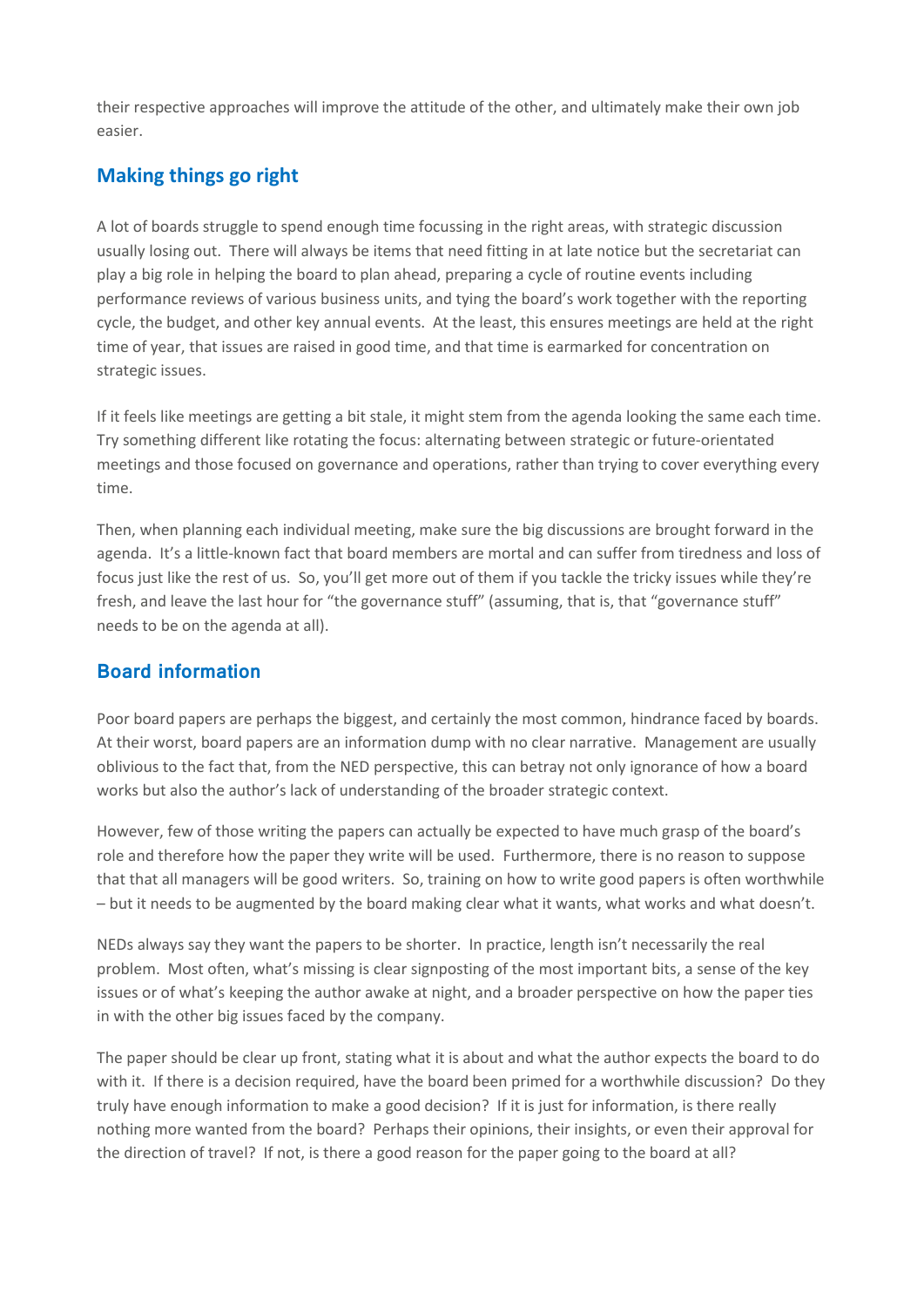#### **Board discussion**

Boards have a very short time to discuss often complex issues, and frequently find themselves going around in circles, or down several different avenues, without getting much closer to the outcome they need to achieve. Management should not leave the meeting with a vague set of ideas to make sense of later – the board owes them something clearer.

Where the topic is complex, the chairman has a challenging job in steering the conversation. Everyone around the table will have a view on it and a different angle, but each of those angles will need to be explored properly. Without good preparation, other board members, who are keen to have their point heard, will jump in at the first opportunity. Before you know it, you've had half a dozen totally different aspects raised, none of which have been discussed to the point of any kind of consensus or resolution, and there is confusion about the overall mood of the board.

The chairman can help by reaching out to board members ahead of the meeting, once they have had time to read the papers. The idea should be to surface key concerns and issues which can help the chairman, perhaps in collaboration with the company secretary, to structure the conversation. Even half an hour is too long for a big, important issue to float freely around the board table – the conversation will need landmarks to keep it on track, to go to the right depth on each important issue then moving on while there's time to do justice to the next important issue. Periodic summing-up of the discussion's progress can be very valuable in this.

#### **Achieving clear outcomes**

By keeping more structure around the conversation, the chairman should have an easier job interpreting the key outcomes of the discussion. Consensus should be explicit, and stated clearly. In wrapping up, the chairman should be cutting through the conflicting opinions to offer an outcome or action which everyone is prepared to accept. If everyone were to walk out of the room to a post-board-meeting interview, they should all be able to say what has come out of the meeting, and how it is a useful progression from where they started that morning. The minute-taker has a valuable role to play in this: if the outcome isn't clear, he or she needs to ask then and there for it to be made clear.

Actions for management to take away should be clearly captured with dates for completion. This shouldn't wait until the minutes are finalised, unless your secretariat is quite exceptionally expeditious, but circulated without delay. This gives a quick opportunity for everyone to sense-check the actions against what they think was agreed in the meetings. It leaves management in no doubt and a good summary in the next board pack provides a clear opportunity for them to be held accountable.

#### **A case study**

We worked with a board recently who exemplified the issues described here, although they were not aware of it. They were not quite in a vicious circle, but they had a way to go to achieve the virtuous circle mentioned earlier. The Company had come from a difficult place with a controlling CEO who kept management at arm's length from the Board, and the Board at arm's length from him. The new and very highly regarded CEO, a year into her role, had made significant improvements but found herself frustrated by the amount of time she had to spend with the Board and the level of detail they were demanding from her – a feeling shared by the senior executive team.